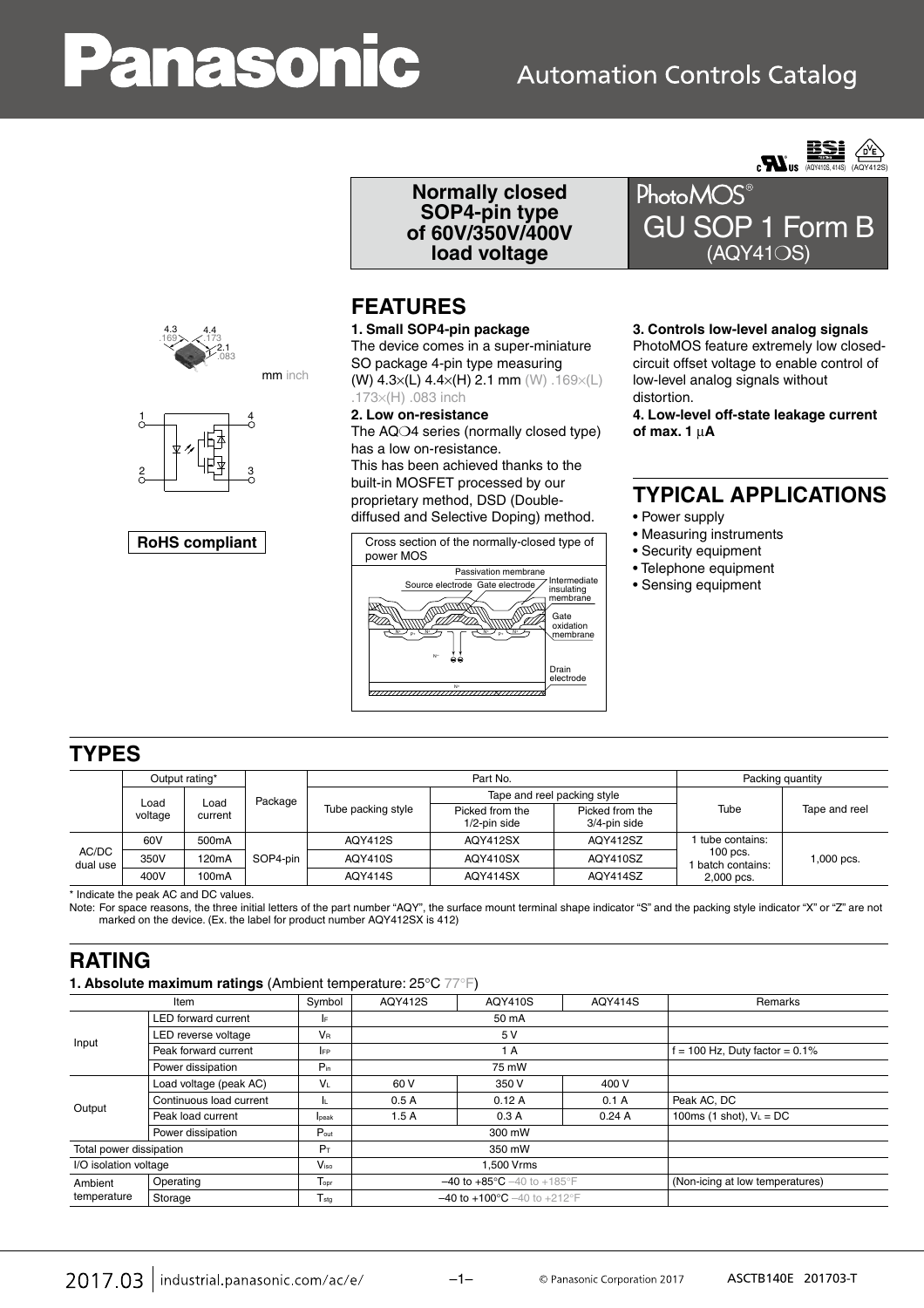### GU SOP 1 Form B (AQY41❍S)

|                             | Item                                               | Symbol         | <b>AQY412S</b> | AQY410S                       | <b>AQY414S</b> | Condition   |                                             |
|-----------------------------|----------------------------------------------------|----------------|----------------|-------------------------------|----------------|-------------|---------------------------------------------|
| Input                       |                                                    | Typical        |                |                               | $L = Max$ .    |             |                                             |
|                             | LED operate (OFF) current                          | <b>Maximum</b> | <b>IFoff</b>   |                               |                |             |                                             |
|                             |                                                    | <b>Minimum</b> |                |                               | $L = Max$ .    |             |                                             |
|                             | LED reverse (ON) current                           | Typical        | <b>IFon</b>    |                               |                |             |                                             |
|                             | LED dropout voltage                                | Typical        | $V_F$          | 1.25 V (1.14 V at $F = 5$ mA) | $I_F = 50$ mA  |             |                                             |
|                             |                                                    | Maximum        |                | 1.5V                          |                |             |                                             |
|                             | On resistance                                      | Typical        |                | 1 $\Omega$                    | 18 $\Omega$    | 26 $\Omega$ | $I_F = 0$ mA<br>$I_L = Max$ .<br>Within 1 s |
| Output                      |                                                    | Maximum        | Ron            | $2.5 \Omega$                  | 25 $\Omega$    | $35 \Omega$ |                                             |
|                             | Off state leakage current                          | <b>Maximum</b> | Leak           | $1 \mu A$                     |                |             | $I_F = 5$ mA<br>$V_L = Max$ .               |
| Transfer<br>characteristics | Operate (OFF) time*                                | Typical        | Toff           | 0.9 <sub>ms</sub>             | $0.52$ ms      | $0.47$ ms   | $I_F = 0$ mA $\rightarrow$ 5 mA             |
|                             |                                                    | <b>Maximum</b> |                | 3 ms                          | 1 ms           |             | $L = Max$ .                                 |
|                             | Reverse (ON) time*                                 | Typical        | Ton            | $0.21$ ms                     | $0.23$ ms      | $0.28$ ms   | $I_F = 5$ mA $\rightarrow$ 0 mA             |
|                             |                                                    | <b>Maximum</b> |                | 1 ms                          |                |             | $L = Max$ .                                 |
|                             |                                                    | Typical        |                | 0.8 <sub>pF</sub>             |                |             | $f = 1$ MHz<br>$V_B = 0 V$                  |
|                             | I/O capacitance                                    | <b>Maximum</b> | $C_{iso}$      | $1.5$ pF                      |                |             |                                             |
|                             | Initial I/O isolation resistance<br><b>Minimum</b> |                | Riso           | 1,000 $\text{M}\Omega$        |                |             | 500 V DC                                    |

#### **2. Electrical characteristics** (Ambient temperature: 25°C 77°F)

\*Operate/Reverse time



**3. Recommended operating conditions** (Ambient temperature: 25°C 77°F) Please use under recommended operating conditions to obtain expected characteristics.

|                    | Thease use under recommended operating conditions to obtain expected characteristics |        |      |      |      |  |  |  |
|--------------------|--------------------------------------------------------------------------------------|--------|------|------|------|--|--|--|
| Item               |                                                                                      | Symbol | Min. | Max. | Unit |  |  |  |
| <b>LED</b> current | I۴                                                                                   | 5      | 30   | mA   |      |  |  |  |
| AQY412S            | Load voltage (Peak AC)                                                               | VL     |      | 48   |      |  |  |  |
|                    | Continuous load current                                                              | h.     |      | 0.5  | А    |  |  |  |
| AQY410S            | Load voltage (Peak AC)                                                               | VL     |      | 280  |      |  |  |  |
|                    | Continuous load current                                                              | IL.    |      | 0.12 | А    |  |  |  |
| AQY414S            | Load voltage (Peak AC)                                                               | Vı     |      | 320  |      |  |  |  |
|                    | Continuous load current                                                              | II.    |      | 0.1  | А    |  |  |  |

■ These products are not designed for automotive use.

**If you are considering to use these products for automotive applications, please contact your local Panasonic Corporation technical representative.**

#### **REFERENCE DATA**

1. Load current vs. ambient temperature characteristics Allowable ambient temperature:  $-40$  to  $+85^{\circ}$ C  $-40$  to  $+185$ °F 700  $600$  $\widetilde{\epsilon}_{500}$ Load current, mA  $AOY412S$ current 400 ន<br>ខុ<sub>300</sub> 200  $-20$   $-20$   $-20$   $-40$   $-60$   $-80$   $-80$ 100 AQY414S 0 -40 100

Ambient temperature, °C

2. On resistance vs. ambient temperature characteristics

Measured portion: between terminals 3 and 4;

LED current: 0 mA; Continuous load current: Max.(DC)



3. Operate (OFF) time vs. ambient temperature characteristics

LED current: 5 mA; Load voltage: Max.(DC); Continuous load current: Max.(DC)

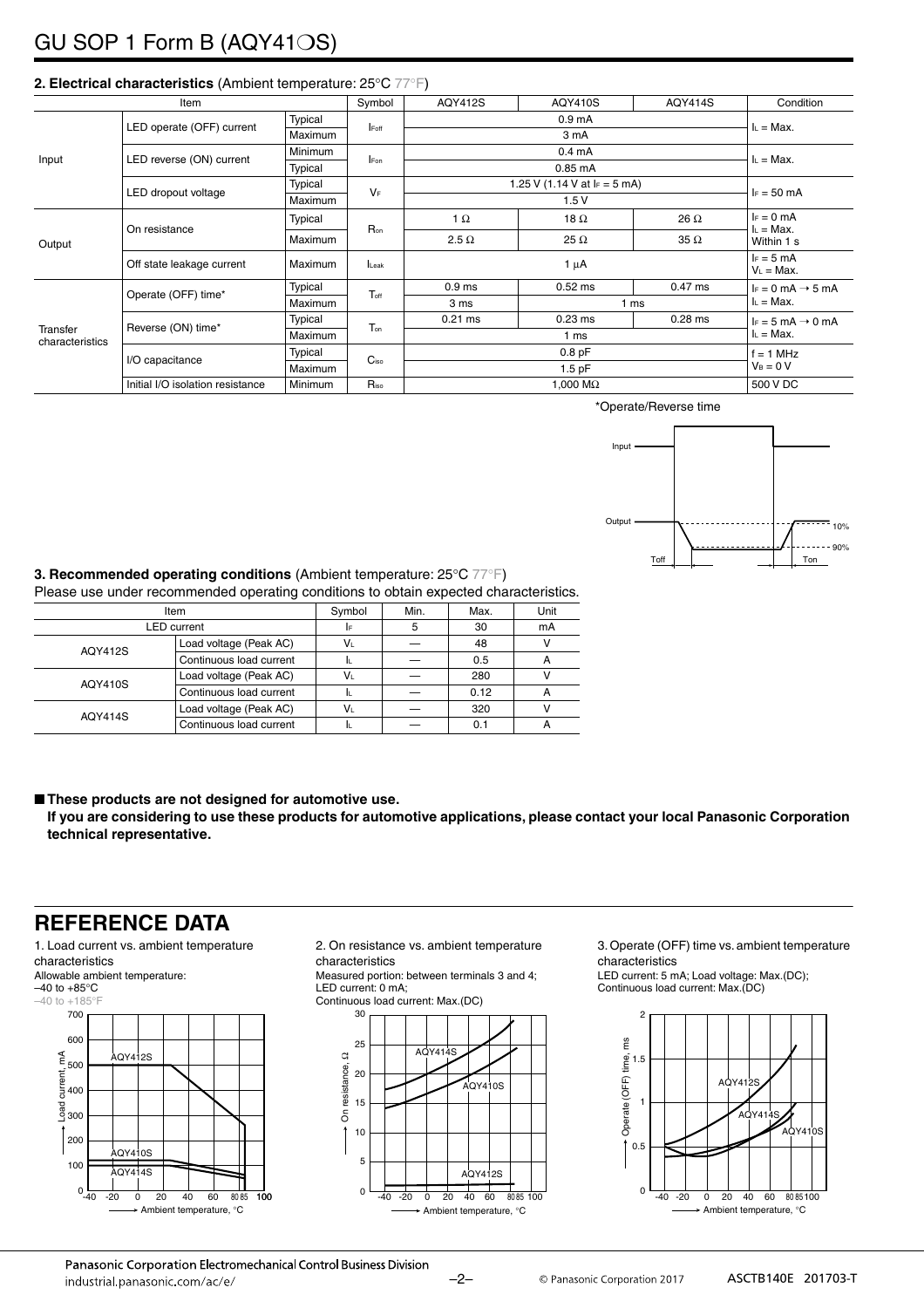GU SOP 1 Form B (AQY41❍S)

4. Reverse (ON) time vs. ambient temperature characteristics

LED current: 5 mA; Load voltage: Max.(DC); Continuous load current: Max.(DC)



7. LED dropout voltage vs. ambient temperature characteristics Sample: All types; LED current: 5 to 50 mA



9-(1). Off state leakage current vs. load voltage characteristics

Measured portion: between terminals 3 and 4; LED current: 5 mA; Ambient temperature: 25°C 77°F



11. Reverse (ON) time vs. LED forward current characteristics

Measured portion: between terminals 3 and 4; Load voltage: Max.(DC); Continuous load current: Max.(DC); Ambient temperature: 25°C 77



5. LED operate (OFF) current vs. ambient temperature characteristics Sample: All types;

Load voltage: Max.(DC); Continuous load current: Max.(DC)



8-(1). Current vs. voltage characteristics of output at MOS portion

Measured portion: between terminals 3 and 4; Ambient temperature: 25°C 77°F

|                      | 140<br>$\leq 120$<br>100<br>Current,<br>∤80<br>60<br>40 |                           | <b>AQY410S</b> |                             |
|----------------------|---------------------------------------------------------|---------------------------|----------------|-----------------------------|
| $-3-2.5-2-1.5-1-0.5$ |                                                         |                           |                | <b>AQY414S</b>              |
|                      |                                                         | $\frac{0.5}{20}$<br>$-40$ |                | $1.5$ 2 2.5 3<br>Voltage, V |
|                      |                                                         | -60<br>-80<br>100         |                |                             |
|                      |                                                         | 120<br>14C                |                |                             |

6. LED reverse (ON) current vs. ambient temperature characteristics Sample: All types; Load voltage: Max.(DC);



8-(2). Current vs. voltage characteristics of output at MOS portion Measured portion: between terminals 3 and 4;

Ambient temperature: 25°C 77°F



9-(2). Off state leakage current vs. load voltage characteristics

Measured portion: between terminals 3 and 4; LED current: 5 mA; Ambient temperature: 25°C 77°F



12-(1). Output capacitance vs. applied voltage characteristics

Measured portion: between terminals 3 and 4; Frequency: 1 MHz;

LED current: 5 mA; Ambient temperature: 25°C 77°F



10. Operate (OFF) time vs. LED forward current characteristics

Measured portion: between terminals 3 and 4; Load voltage: Max.(DC); Continuous load current: Max.(DC); Ambient temperature: 25°C 77°



12-(2). Output capacitance vs. applied voltage characteristics

Measured portion: between terminals 3 and 4; Frequency: 1 MHz;

LED current: 5 mA; Ambient temperature: 25°C 77°F

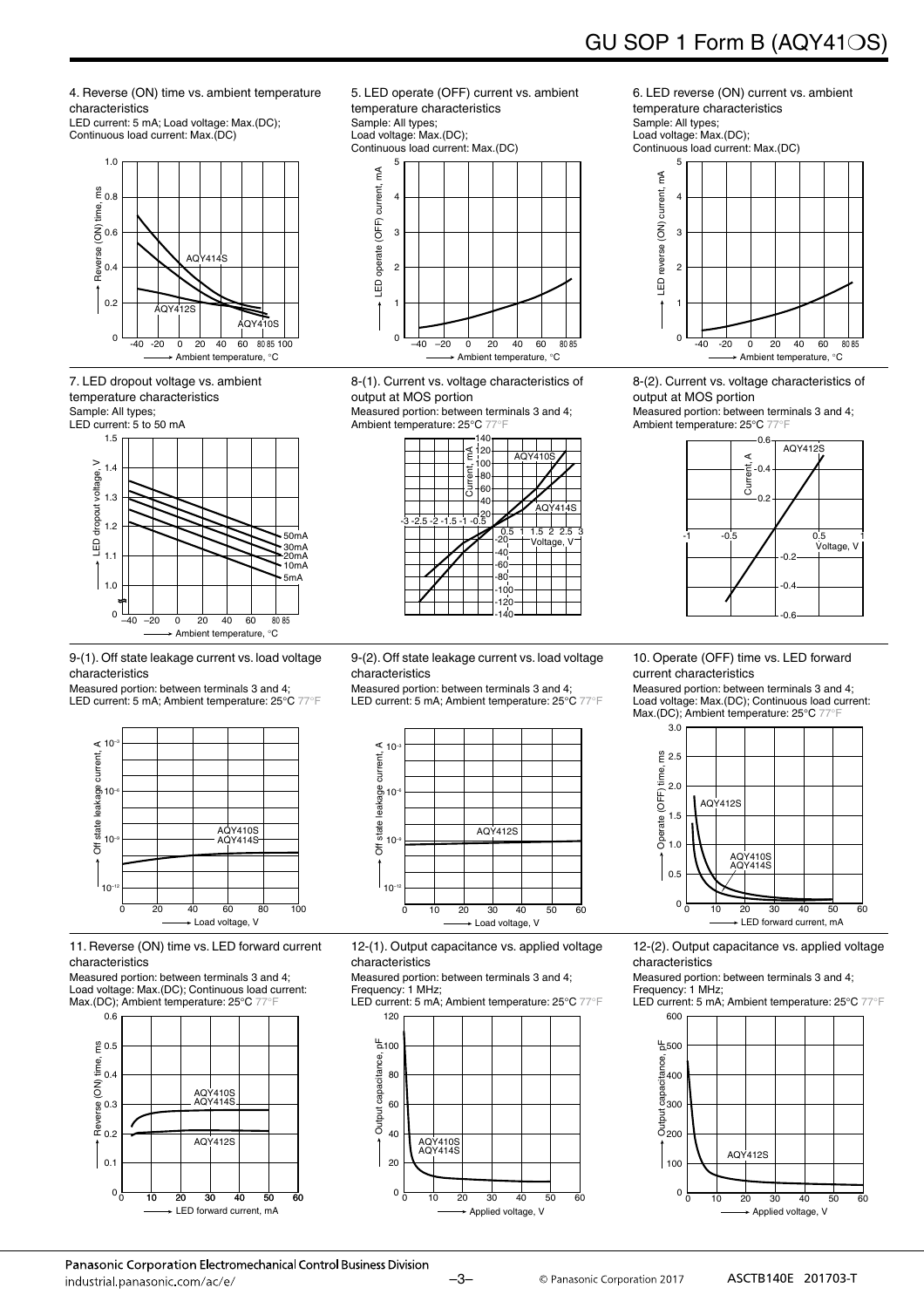"PhotoMOS<sup>®</sup>", "PhotoMOS" and "PHOTOMOS" are registered trademarks of Panasonic Corporation.<br>\*Recognized in Japan, the United States, all member states of European Union and other countries.

Please contact ..........

# **Panasonic Corporation**

■ 1006, Oaza Kadoma, Kadoma-shi, Osaka 571-8506, Japan industrial.panasonic.com/ac/e/



©Panasonic Corporation 2017